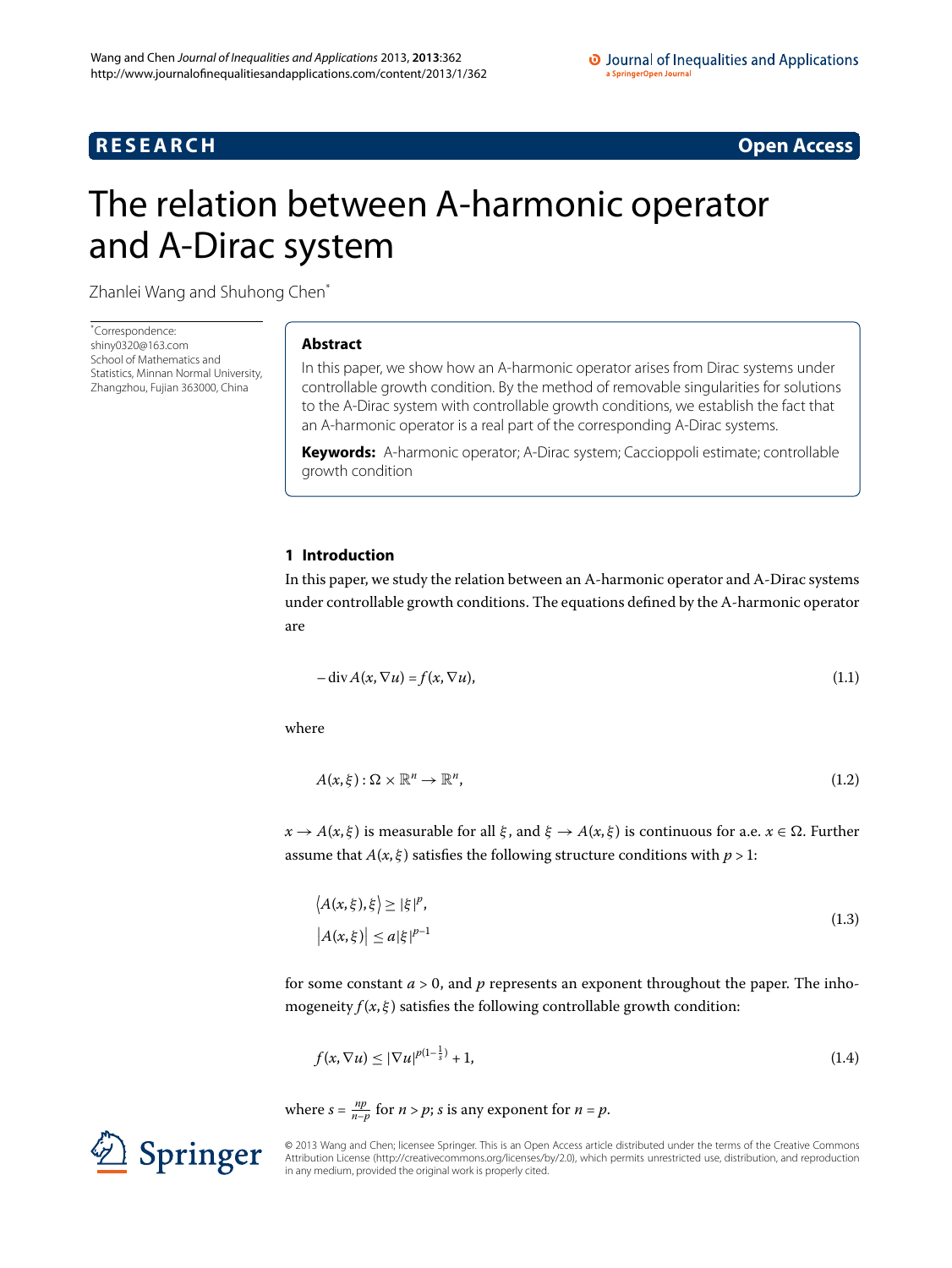**Definition 1.1** We call a function  $u \in W^{1,p}_{\text{loc}}(\Omega)$  a weak solution to (1.1) under the structure conditions  $(1.3)$  $(1.3)$  $(1.3)$  and  $(1.4)$  if the equality

<span id="page-1-1"></span><span id="page-1-0"></span>
$$
\int_{\Omega} \langle A(x, \nabla u), \nabla \phi \rangle dx = \int_{\Omega} f(x, \nabla u) \phi dx \tag{1.5}
$$

holds for all  $\phi \in W^{1,p}(\Omega)$  with compact support.

The A-Dirac systems in current paper are of the form

$$
-D\tilde{A}(x, Du) = f(x, Du). \tag{1.6}
$$

The main purpose of this paper is to show that under controllable growth condition, an equation defined by the A-harmonic operator is a real part of the corresponding A-Dirac system. In order to obtain the desired result, we use the method of removability theorems, which proved that under suitable condition, a result concerning removable singularities for equations defined by the A-harmonic operator satisfying the Lipschitz condition or of bounded mean oscillation extends to Clifford-valued solutions to the corresponding Dirac equation. Further discussion on nonlinear Dirac equations can be found in  $[1-9]$  $[1-9]$  and their references.

The method of removability theorems was introduced by Abreu-Blaya *et al.* in [\[](#page-9-0)], where they showed that  $r^n \omega(r)$ -Hausdorff measure sets of monogenic functions with modulus of continuity  $\omega(r)$  can be removed. The results were extended to Hölder continuous an-alytic functions [\[](#page-9-2)10] by Kaufman and Wu immediately. And then, Koskela and Martio [11[\]](#page-9-3) established that in Hölder and bounded mean oscillation classes, the sets satisfying a certain geometric condition related to Minkowski dimension of an A-harmonic function can be removed. In terms of Hausdorff dimension, a precise condition for removable sets of A-harmonic functions in the case of Hölder continuity exists [12]. The results were generalized [\[](#page-9-1)9] to the A-Dirac equation satisfying a certain oscillation condition. In the current paper, we further extend the results in [\[](#page-9-1)9] to discover the relation between the inhomogeneity A-harmonic equations and the inhomogeneity A-Dirac equations under controllable growth condition and obtain the main result as follows. It implies that under suitable condition, the solutions to the A-harmonic equation under controllable growth condition in fact is a real part of weak solutions to the corresponding A-Dirac systems.

<span id="page-1-2"></span>**Theorem 1.1** Let E be a relatively closed subset of  $\Omega$ . Suppose that  $u \in L^p_{\rm loc}(\Omega)$  has distri*butional first derivatives in*  $\Omega$ , *u is a solution to the scalar part of A-Dirac equation* (1.6) *under controllable growth condition in*  $\Omega \setminus E$ , *and u is of p*, *k*-oscillation in  $\Omega \setminus E$ . *If for each compact subset K of E*

$$
\int_{K(1)\setminus K} d(x, K)^{p(k-1)-k} < \infty,
$$
\n(1.7)

*then u extends to a solution of the A-Dirac equation in*  $\Omega$ *.* 

## **2 A-Dirac operator**

In this section, we introduce an A-Dirac operator. In order to definite the A-Dirac operator, we should present the definition and notations about Clifford algebra at first [9].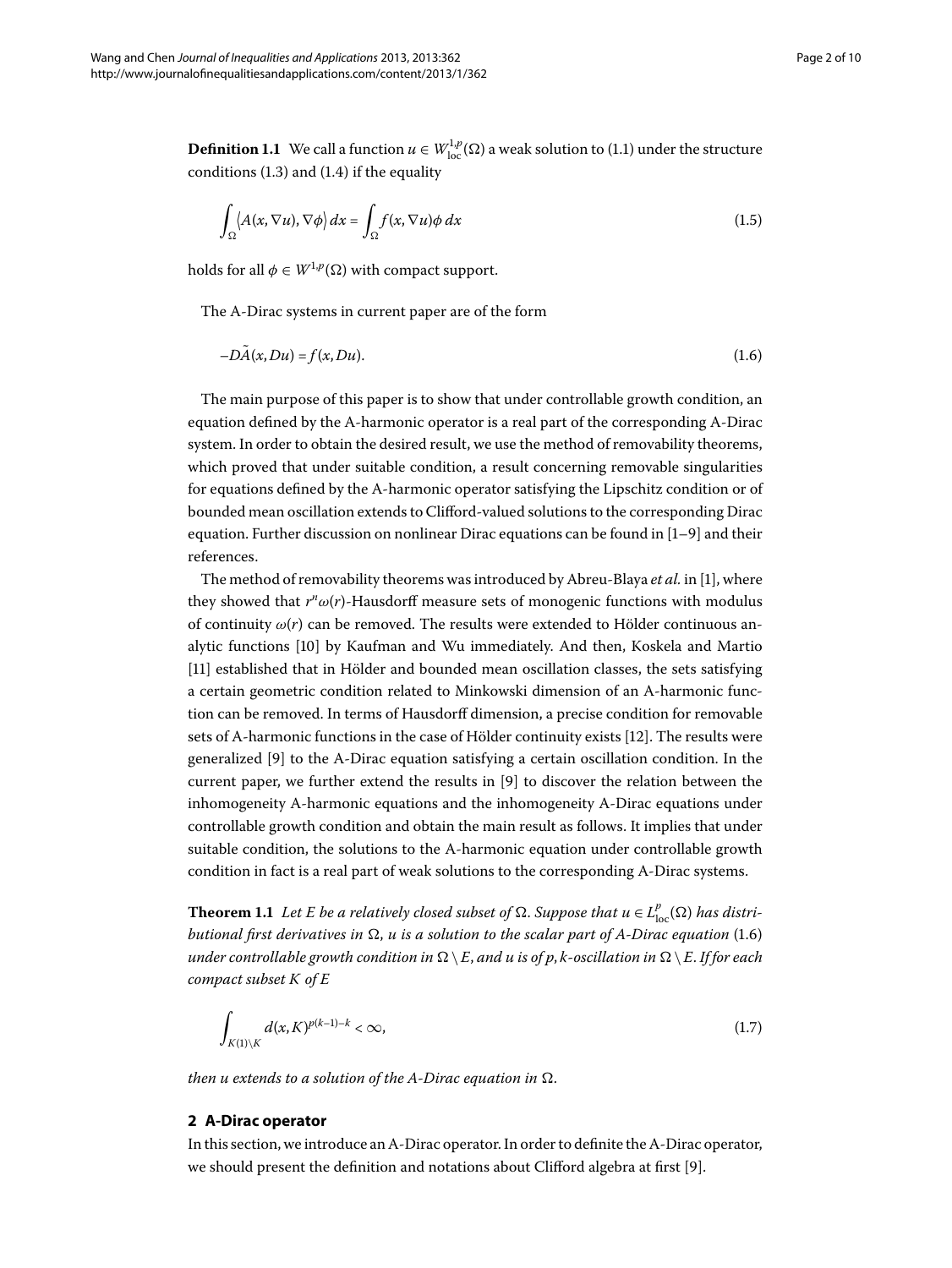We write  $\mathcal{U}_n$  for the real universal Clifford algebra over  $R^n$ . The Clifford algebra is generated over *R* by the basis of reduced products

$$
\{e_1, e_2, \ldots, e_n, e_1 e_2, \ldots, e_1 \cdots e_n\},\tag{2.1}
$$

where  ${e_1, e_2,..., e_n}$  is an orthogonal basis of  $R^n$  with the relation  $e_i e_j + e_j e_i = -2\delta_{ij}$ . We write  $e_0$  for the identity. The dimension of  $\mathcal{U}_n$  is  $\mathbb{R}^{2^n}$ , which implies an increasing tower *R* ⊂ *C* ⊂ *H* ⊂  $U_n$  ⊂ ··· . The Clifford algebra  $U_n$  is a graded algebra as  $U_n$  =  $\bigoplus_l U_n^l$ , where  $\mathcal{U}_n^l$  are those elements whose reduced Clifford products have length *l*.

For  $A \subset \mathcal{U}_n$ ,  $Sc(A)$  denotes the scalar part of A, that is, the coefficient of the element  $e_0$ , where  $Ω ⊂ R<sup>n</sup>$  is a connected and open set with boundary  $∂Ω$ . A Clifford-valued function  $u : \Omega \to U_n$  can be written as  $u = \sum_{\alpha} u_{\alpha} e_{\alpha}$ , where each  $u_{\alpha}$  is real-valued and  $e_{\alpha}$  are reduced products. The norm used here is given by  $|\sum_{\alpha}u_\alpha e_\alpha|=(\sum_{\alpha}u_\alpha^2)^{1/2}.$  This norm is sub-multiplicative,  $|AB| \leq C|AB|$ .

The Dirac operator used here is

$$
D = \sum_{j=1}^{n} e_j \frac{\partial}{\partial x_j}.
$$
 (2.2)

Also,  $D^2 = -\Delta$ . Here  $\Delta$  is the Laplace operator which operates only on coefficients. A function is monogenic when  $Du = 0$ .

*Q* is a cube in  $\Omega$  with volume |*Q*| throughout the paper. We write  $\sigma$ *Q* for the cube with the same center as *Q* and with sidelength  $\sigma$  times that of *Q*. For  $q > 0$ , we write  $L^q(\Omega, \mathcal{U}_n)$ for the space of Clifford-valued functions in  $\Omega$  whose coefficients belong to the usual  $L^q(\Omega)$ space. Also,  $W^{1,q}(\Omega, \mathcal{U}_n)$  is the space of Clifford-valued functions in  $\Omega$  whose coefficients as well as their first distributional derivatives are in  $L^q(\Omega)$ . We also write  $L^q_{\text{loc}}(\Omega, \mathcal{U}_n)$  for  $\cap L^q(\Omega',\mathcal{U}_n)$ , where the intersection is over all  $\Omega'$  compactly contained in  $\Omega$ . We similarly write  $W^{1,q}_{\text{loc}}(\Omega, \mathcal{U}_n)$ . Moreover, we write  $\mathcal{M}_\Omega$  = { $u : \Omega \to \mathcal{U}_n|Du = 0$ } for the space of monogenic functions in  $\Omega$ .

Furthermore, we define the Dirac Sobolev space

$$
W^{D,p}(\Omega) = \left\{ u \in \mathcal{U}_n \middle| \int_{\Omega} |u|^p + \int_{\Omega} |Du|^p < \infty \right\}.
$$
\n(2.3)

The local space  $W_{\text{loc}}^{D,p}$  is similarly defined. Notice that if *u* is monogenic, then  $u \in L^p(\Omega)$ if and only if  $u \in W^{D,p}(\Omega)$ . Also, it is immediate that  $W^{1,p}(\Omega) \subset W^{D,p}(\Omega)$ .

Under such definitions and notations, we can introduce the operator of A-Dirac. Define linear isomorphism  $\theta : R^n \to \mathcal{U}_n^1$  by

$$
\theta(w_1, ..., w_n) = \sum_{i=1}^n w_i e_i.
$$
\n(2.4)

For  $x, y \in \mathbb{R}^n$ , we have

$$
-Re(\theta(x)\theta(y)) = \langle x, y \rangle, \tag{2.5}
$$

$$
|\theta(x)| = |x|. \tag{2.6}
$$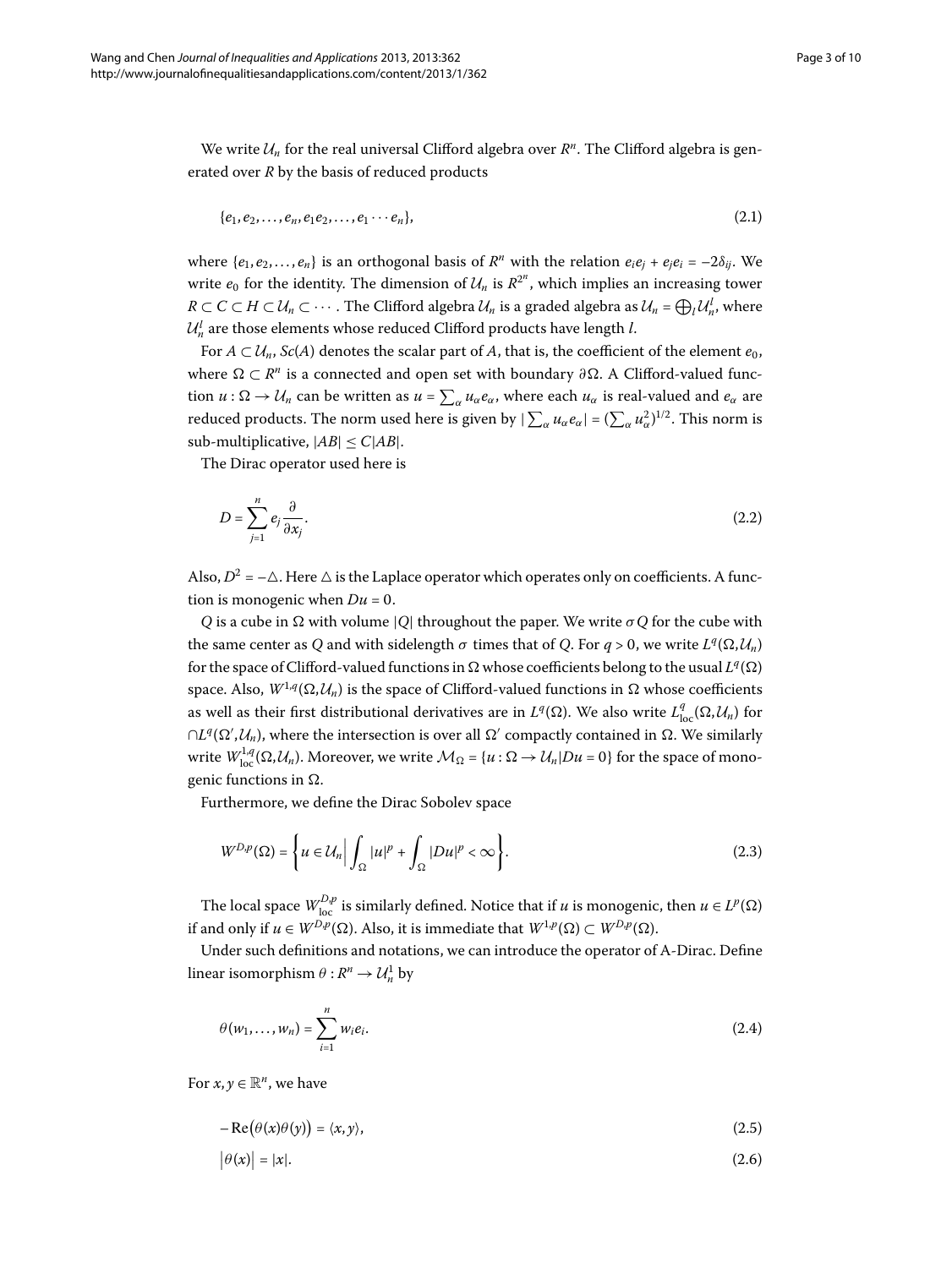Here  $\tilde{A}(x,\xi): \Omega \times U_1 \rightarrow U_1$  is defined by

$$
\tilde{A}(x,\xi) = \theta A\big(x,\theta^{-1}\xi\big),\tag{2.7}
$$

which means that  $(1.5)$  $(1.5)$  $(1.5)$  is equivalent to

$$
\int_{\Omega} \text{Re}(\theta A(x, \nabla u)\theta(\nabla \phi)) dx = \int_{\Omega} \text{Re}(\tilde{A}(x, Du)D\phi) dx = \int_{\Omega} f(x, \nabla u)\phi dx.
$$
 (2.8)

For the Clifford conjugation  $\overline{(e_{j1} \cdots e_{jl})} = (-1)^l e_{jl} \cdots e_{j1}$ , we define a Clifford-valued inner product as  $\bar{\alpha}\beta$ . Moreover, the scalar part of this Clifford inner product Re( $\bar{\alpha}\beta$ ) is the usual inner product in  $\mathbb{R}^{2^n}$ ,  $\langle \alpha, \beta \rangle$ , when  $\alpha$  and  $\beta$  are identified as vectors.

For convenience, we replace  $\tilde{A}$  with  $A$ , recast the structure equations above and define the operator

<span id="page-3-1"></span><span id="page-3-0"></span>
$$
A(x,\xi):\Omega\times\mathcal{U}_n\to\mathcal{U}_n,\tag{2.9}
$$

where *A* preserves the grading of the Clifford algebra,  $x \rightarrow A(x, \xi)$  is measurable for all  $\xi$ , and  $\xi \to A(x, \xi)$  is continuous for a.e.  $x \in \Omega$ . Furthermore, here  $A(x, \xi)$  satisfies the structure conditions with  $p > 1$ ,

<span id="page-3-5"></span>
$$
\operatorname{Re}\left(\overline{A(x,\xi)}\xi\right) \ge |\xi|^p,\tag{2.10}
$$

<span id="page-3-4"></span>
$$
\left| A(x,\xi) \right| \le a |\xi|^{p-1},\tag{2.11}
$$

for some constant  $a > 0$ . We can definite the weak solution of equation (1.6) as follows.

**Definition 2.1** A Clifford-valued function  $u \in W^{D,p}_{loc}(\Omega, \mathcal{U}^k_n)$ , for  $k = 0, 1, 2, ..., n$ , is a weak solution to  $(1.6)$  $(1.6)$  $(1.6)$  under structure conditions  $(2.10)$  and  $(2.11)$ , and further assume that the inhomogeneity term  $f(x, Du)$  satisfies the following controllable growth condition:

<span id="page-3-2"></span>
$$
f(x, Du) \le |Du|^{p(1-\frac{1}{s})} + 1,\tag{2.12}
$$

where  $s = \frac{np}{n-p}$  for  $n > p$ ; *s* is any exponent for  $n = p$ .

For all  $\phi \in W^{1,p}(\Omega, \mathcal{U}_n^k)$  with compact support we have

<span id="page-3-3"></span>
$$
\int_{\Omega} \overline{A(x, Du)} D\phi \, dx = \int_{\Omega} \overline{f(x, Du)} \phi \, dx. \tag{2.13}
$$

Notice that when  $A$  is identity, then the homogeneity part of  $(2.13)$ 

$$
\int_{\Omega} \overline{A(x, Du)} D\phi \, dx = 0 \tag{2.14}
$$

is the Clifford Laplacian. Moreover, these equations generalize the important case of the *p*-Dirac equation

$$
D(|Du|^{n-2}Du) = 0.\t(2.15)
$$

 $Here A(x, \xi) = |\xi|^{p-2}\xi.$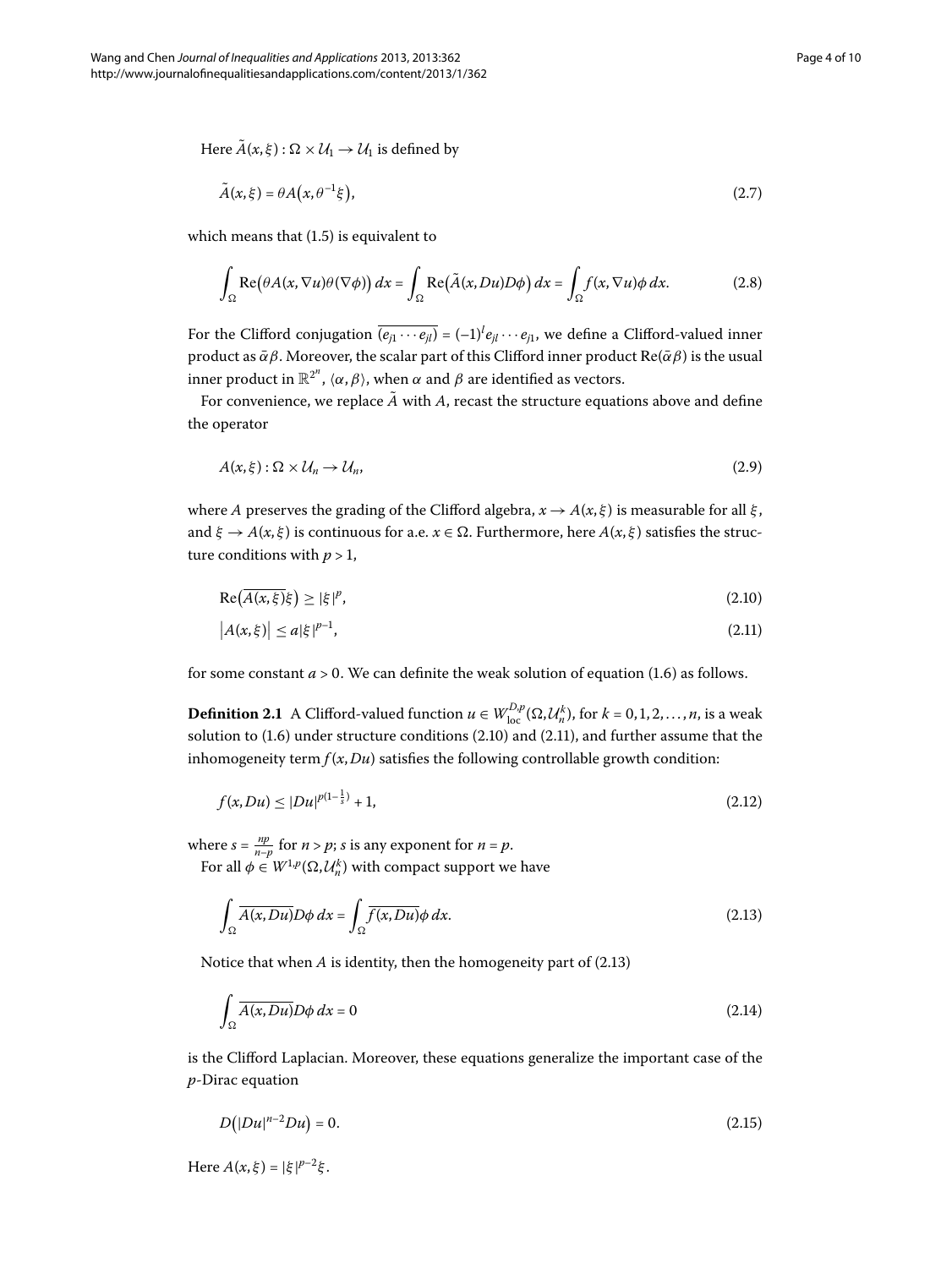These equations were introduced and their conformal invariance was studied in [\[](#page-9-5)7].

Furthermore, when *u* is a real-valued function, (2[.](#page-3-3)14) implies that  $A(x, \nabla u)$  is a harmonic field, and locally there exists a harmonic function *H* such that  $A(x, \nabla u) = \nabla H$ . If  $A(x, \xi)$  is invertible, then  $\nabla u = A^{-1}(x, \nabla H)$ . Hence, the regularity of *A* implies the regularity of the solution *u*.

<span id="page-4-1"></span>In general, A-harmonic functions do not have such regularity. This suggests the study of the scalar part of system  $(2.13)$  $(2.13)$  $(2.13)$  in general. Thus a Caccioppoli estimate for solutions to the scalar part of  $(2.13)$  is necessary.

## **3 The proof of main results**

In this section, we establish the main results. Thus, a suitable Caccioppoli estimate for solutions to  $(2.13)$  $(2.13)$  $(2.13)$  is necessary.

**Theorem 3.1** Let u be a solution to the scalar part of  $(1.6)$  defined by  $(2.13)$ , and let Q be *a cube* with  $\sigma Q \subset \Omega$ , where  $\sigma > 1$ . Then

<span id="page-4-2"></span>
$$
\int_{Q} |Du|^p \le C(\varepsilon) |Q|^{-p/n} \int_{\sigma Q} |u - u_{\sigma Q}|^p + C(\varepsilon) \left( \int_{Q} (|Du|^p + 1) dx \right)^{p(s-1)/s(p-1)}.
$$
 (3.1)

*Proof* Let  $\eta \in C^0_\infty(\Omega)$  be a standard cut-off function,  $\eta > 0$ ,  $\eta \equiv 1$  in *Q*. Choose  $\phi =$  $(u - u_{\sigma Q})\eta^p$  as a test function in (2.13). Then  $D\phi = p\eta^{p-1}(D\eta)(u - u_{\sigma Q}) + \eta^p Du$ . Using the structure conditions  $(2.10)$  and  $(2.11)$ ,

$$
\int_{\Omega} f(x, Du)(u - u_{\sigma Q}) \eta^{p} dx
$$
\n
$$
= \int_{\Omega} \text{Re}(\overline{A(x, Du)}(p\eta^{p-1}(D\eta)(u - u_{\sigma Q}) + \eta^{p} Du)) dx,
$$

which means that

$$
\int_{\Omega} |Du|^p \eta^p dx \le ap \int_{\Omega} |Du|^{p-1} |u - u_{\sigma Q}| |D\eta| |\eta|^{p-1} dx
$$
  
+ 
$$
\int_{\Omega} f(x, Du)(u - u_{\sigma Q}) \eta^p dx.
$$
 (3.2)

Using Hölder's inequality and (2.11), we have

<span id="page-4-0"></span>
$$
\int_{\Omega} |Du|^p \eta^p \le C(p, a) \left( \int_{\Omega} |u - u_{\sigma Q}|^p |D\eta|^p \right)^{1/p} \left( \int_{\Omega} |Du|^p \eta^p \right)^{(p-1)/p}
$$

$$
+ \int_{\Omega} |f(x, Du)| |u - u_{\sigma Q}| |\eta|^p
$$

$$
= I_1 + I_2. \tag{3.3}
$$

Using Young's inequality, we get

$$
I_1 \leq \varepsilon \int_{\Omega} |Du|^p |\eta|^p + C(\varepsilon, a, p) \int_{\Omega} |u - u_{\sigma Q}|^p |D\eta|^p. \tag{3.4}
$$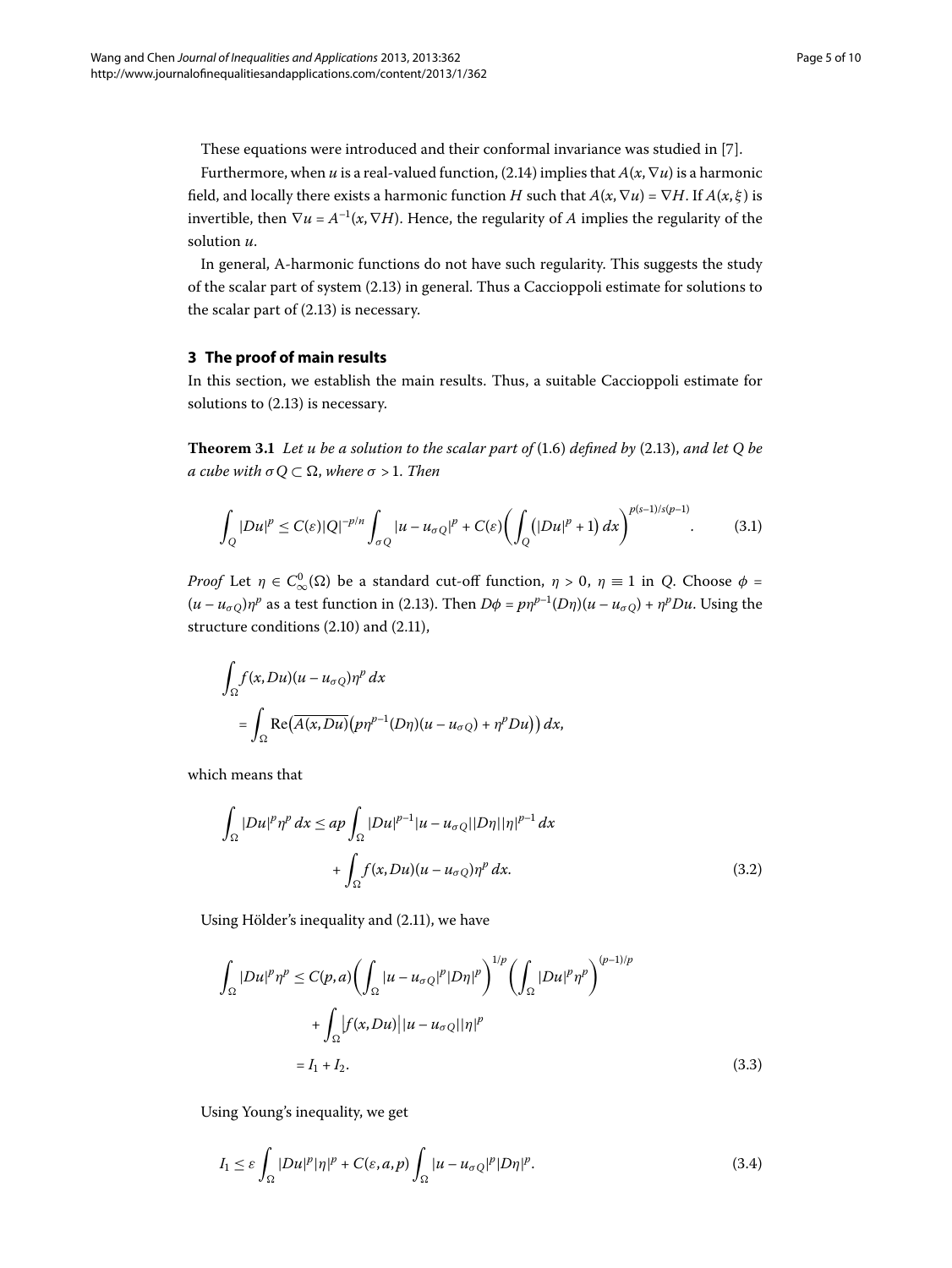Using (2[.](#page-3-4)12) and then the Sobolev embedding theorem yields

$$
I_2 \leq \int_{\Omega} |u - u_{\sigma Q}| \eta \left( |Du|^{p(1-1/s)} + 1 \right) \eta^{p-1} dx
$$
  
\n
$$
\leq \left( \int_{\Omega} |u - u_{\sigma Q}|^s \eta^s \right)^{1/s} \left( \int_{\Omega} \left( |Du|^{p(1-1/s)} + 1 \right)^{s/(s-1)} \eta^{s(p-1)/(s-1)} \right)^{1-1/s}
$$
  
\n
$$
\leq \left( \int_{\Omega} |Du|^p \eta^p \right)^{1/p} \left( \int_{\Omega} \left( |Du|^p + 1 \right) \eta^{s(p-1)/(s-1)} \right)^{1-1/s}
$$
  
\n
$$
\leq \varepsilon \int_{\Omega} |Du|^p \eta^p + C(\varepsilon) \left( \int_{\Omega} \left( |Du|^p + 1 \right) \eta^{s(p-1)/(s-1)} \right)^{p(s-1)/s(p-1)}.
$$
\n(3.5)

Hence, combining inequalities (3[.](#page-4-0)4) and (3.5) and choosing  $\varepsilon > 0$  small enough, we have

$$
\int_{\Omega} |Du|^p \eta^p \le C(\varepsilon) \int_{\Omega} |u - u_{\sigma Q}|^p |\nabla \eta|^p + C(\varepsilon) \biggl( \int_{\Omega} \bigl( (Du)^p + 1 \bigr) \eta^{s/(s-1)} \biggr)^{p(s-1)/s(p-1)} . \tag{3.6}
$$

Noticing that  $D\eta \leq C|Q|^{-1/n}$ , we obtain

$$
\int_Q |Du|^p \leq C(\varepsilon) |Q|^{-p/n} \int_{\sigma Q} |u - u_{\sigma Q}|^p + C(\varepsilon) \biggl( \int_Q (|Du|^p + |u|^s + 1) \biggr)^{p(s-1)/s(p-1)}.
$$

This completes the proof of Theorem 3[.](#page-4-1)1.  $\Box$ 

In order to discover the relation between A-harmonic equations and A-Dirac systems, we should remove singularity of solutions to A-Dirac systems at first. Thus, various regularity properties of real-valued functions, such as the following definition [9], are needed.

**Definition 3.1** Assume that  $u \in L^1_{loc}(\Omega, \mathcal{U}_n)$ ,  $q > 0$  and that  $-\infty < k \leq 1$ . We say that  $u$  is of  $q, k$ -oscillation in  $\Omega$  when

$$
\sup_{2Q \subset \Omega} |Q|^{-(qk+n)/qn} \inf_{u_Q \in \mathcal{M}} \left( \int_Q |u - u_Q|^q \right)^{1/q} < \infty. \tag{3.7}
$$

The infimum over monogenic functions is natural since they are trivial solutions to an A-Dirac equation just as constants are solutions to an A-harmonic equation. If *u* is a function and  $q = 1$ , then (3[.](#page-5-1)7) is equivalent to the usual definition of the bounded mean oscillation when  $k = 0$  and (3.7) is equivalent to the usual local Lipschitz condition when  $0 < k \leq 1$ [13[\]](#page-9-6). Moreover, at least when  $u$  is a solution to an A-harmonic equation,  $(3.7)$  is equivalent to a local order of growth condition when  $-\infty < k < 0$  [5[,](#page-9-7) 13[\]](#page-9-6). In these cases, the supremum is finite if we choose  $u<sub>O</sub>$  to be the average value of the function *u* over the cube *Q*. It is easy to see that in condition  $(3.7)$  the expansion factor '2' can be replaced by any factor greater than 1.

If the coefficients of an A-Dirac solution *u* are of bounded mean oscillation, local Hölder continuous, or of a certain local order of growth, then *u* is in an appropriate oscillation  $class [8]$  $class [8]$  $class [8]$ .

Notice that monogenic functions satisfy  $(3.7)$  just as the space of constants is a subspace of the bounded mean oscillation and Lipschitz spaces of real-valued functions. We remark

<span id="page-5-1"></span><span id="page-5-0"></span>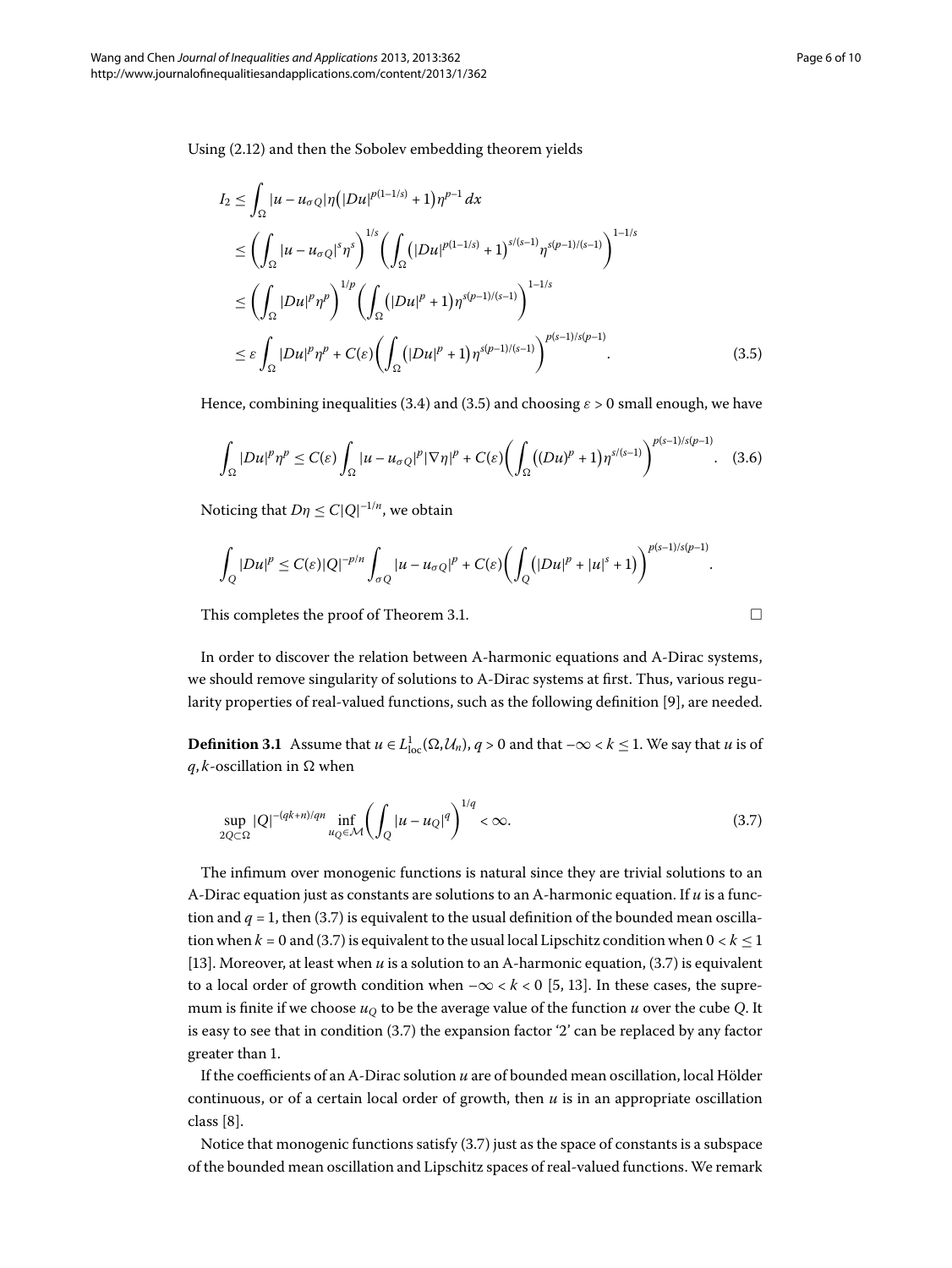that it follows from Hölder's inequality that if  $s \leq q$  and if *u* is of *q*, *k*-oscillation, then *u* is of *s*, *k*-oscillation[.](#page-3-5) The following lemma shows that Definition 2.1 is independent of the expansion factor of the cube [9].

**Lemma 3.1** Suppose that  $F \in L^1_{loc}(\Omega,\mathbb{R})$ ,  $F > 0$  a.e.,  $\gamma \in \mathbb{R}$ , and  $\sigma_1, \sigma_2 > 1$ . If

$$
\sup_{\sigma_1 Q \subset \Omega} |Q|^{\gamma} \int_Q F < \infty,\tag{3.8}
$$

*then*

$$
\sup_{\sigma_2 Q \subset \Omega} |Q|^{\gamma} \int_Q F < \infty. \tag{3.9}
$$

Then we can prove the main result.

### *Proof of Theorem* 1[.](#page-1-2)1 Let *Q* be a cube in the Whitney decomposition of  $\Omega \setminus E$ .

We use the Whitney decomposition  $W = \{Q\}$  of  $\Omega$ . The Whitney decomposition consists of closed dyadic cubes with disjoint interiors which satisfy

(a)  $\Omega \setminus E = \bigcup_{Q \in \mathcal{W}} Q$ ,  $|Q|^{1/n} \leq d(Q, \partial \Omega) \leq 4|Q|^{1/n}$ , (c)  $(1/4)|Q|^{1/n} \le |Q_2|^{1/n} \le 4|Q_1|^{1/n}$  when  $Q_1 \cap Q_2$  is not empty. Here  $d(Q, \partial \Omega)$  is the Euclidean distance between *Q* and the boundary of  $\Omega$  [14]. Thus, if  $A \subset \mathbb{R}$  and  $r > 0$ , we can define the *r*-inflation of A as

<span id="page-6-0"></span>
$$
A(r) = \bigcup_{x \in A} B(x, r). \tag{3.10}
$$

From Theorem 3[.](#page-4-1)1, we have

$$
\left(\int_{Q} (|Du|^{p} + 1) \right)^{p(s-1)/s(p-1)} \le C \left[ \left( \int_{Q} |Du|^{p} \right)^{p(s-1)/s(p-1)} + \left( \int_{Q} \right)^{p(s-1)/s(p-1)} \right]
$$
\n
$$
= C[B_{1} + B_{2}]. \tag{3.11}
$$

Note that  $u \in W^{D,p}(\Omega)$  yields

$$
B_1 = \left( |Q| \int_Q |Du|^p \right)^{p(s-1)/s(p-1)} = |Q|^{p(s-1)/s(p-1)} \left( \int_Q |Du|^p \right)^{p(s-1)/s(p-1)}
$$
  
=  $C(||u||_{W^{1,p}}) |Q|^{p(s-1)/s(p-1)}$  (3.12)

and

<span id="page-6-1"></span>
$$
B_2 = |Q|^{p(s-1)/s(p-1)}.\t(3.13)
$$

Using the Caccioppoli estimate (3.1) and the  $p, k$ -oscillation condition (3.7), we have

$$
\int_{Q} |Du|^{p} \leq C \inf_{u_{Q} \in \mathcal{M}_{\sigma Q}} |Q|^{-\frac{p}{n}} \int_{\sigma Q} |u - u_{\sigma Q}|^{p} + C(\varepsilon, \|u\|_{W^{1,p}}) |Q|^{p(s-1)/s(p-1)}
$$
\n
$$
\leq C|Q|^a,
$$
\n(3.14)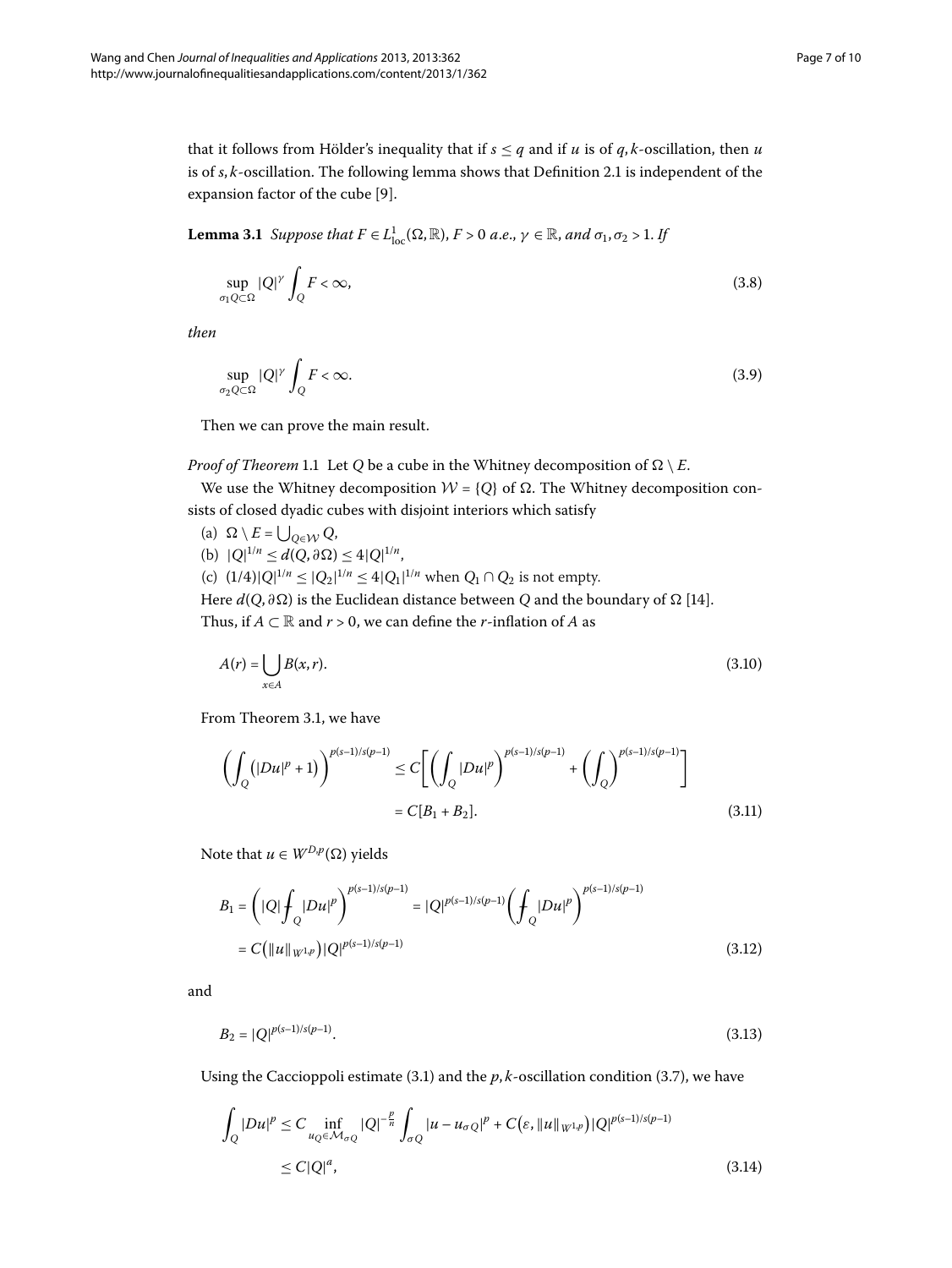where  $a = (n + pk - p)/n$  and note that  $-\infty < k \le 1$ . Since the problem is local (use a partition of unity), we show that (2.13) holds whenever  $\phi \in W_0^{1,p}(B(x_0,r))$  with  $x_0 \in E$  and  $r > 0$ sufficiently small. Choose  $r = (1/5\sqrt{n}) \min\{1, d(x_0, \partial \Omega)\}\$  and let  $K = E \cap \overline{B}(x_0, 4r)$ . Then K is a compact subset of  $E$ . Also, let  $W_0$  be those cubes in the Whitney decomposition of  $\Omega \setminus E$ . Notice that each cube  $Q \in W_0$  lies in  $K(1) \setminus K$ . Let  $\gamma = p(k-1) - k$ . First, since  $\gamma \geq 1$ , it follows that  $m(K) = m(E) = 0$  [\[](#page-9-5)7][.](#page-6-1) Also, since  $a - n \ge \gamma$  using (3.11) and (3.14), we obtain

$$
\int_{B(x_0,r)} |Du|^p \le C \sum_{Q \in W_0} |Q|^{a/n} \le C \sum_{Q \in W_0} d(Q,K)^a \le C \sum_{Q \in W_0} \int_Q d(x,K)^{a-n} dx
$$
\n
$$
\le C \int_{K(1)\backslash K} d(x,K)^{a-n} dx \le C \int_{K(1)\backslash K} d(x,K)^{\gamma} dx < \infty.
$$
\n(3.15)

Hence,  $u \in W^{D,p}_{loc}$ .

Next, let  $B = B(x_0, r)$  and assume that  $\psi \in C_0^{\infty}(B)$ . Also, let  $W_j$ ,  $j = 1, 2, ...$  be those cubes *Q* ∈ *W*<sub>0</sub> with *l*(*Q*) ≤  $2^{-j}$ .

Consider the scalar functions

$$
\phi_j = \max\left\{ \left( 2^{-j} - d(x, K) \right) 2^j, 0 \right\}.
$$
\n(3.16)

Thus, each  $\phi_j$ ,  $j = 1, 2, \ldots$ , is Lipschitz, equal to 1 on *K* and such that  $\psi(1 - \phi_j) \in W^{1,p}(B)$ *E*) with compact support. Hence,

$$
\int_{B} \left[ \overline{A(x, Du)} D\psi - \overline{f(x, Du)} \psi \right] dx
$$
\n
$$
= \int_{B \setminus E} \left[ \overline{A(x, Du)} D(\psi(1 - \phi_j)) - \overline{f(x, Du)} \psi(1 - \phi_j) \right] dx
$$
\n
$$
+ \int_{B} \left[ \overline{A(x, Du)} D(\psi \phi_j) - \overline{f(x, Du)} \psi \phi_j \right] dx,
$$
\n(3.17)

where

$$
I' = \int_{B \setminus E} \left[ \overline{A(x, Du)} D(\psi(1 - \phi_j)) - \overline{f(x, Du)} \psi(1 - \phi_j) \right] dx,
$$
  

$$
I'' = \int_{B} \overline{A(x, Du)} D(\psi \phi_j) dx,
$$
  

$$
I''' = \int_{B} -\overline{f(x, Du)} \psi \phi_j dx
$$

since *u* is a solution in  $B \setminus E$ ,  $I' = 0$ .

Also, we have

$$
I'' = \int_{B} A(x, Du)\psi D\phi_j dx + \int_{B} \phi_j A(x, Du) D\psi dx = I_1 + I_2.
$$
 (3.18)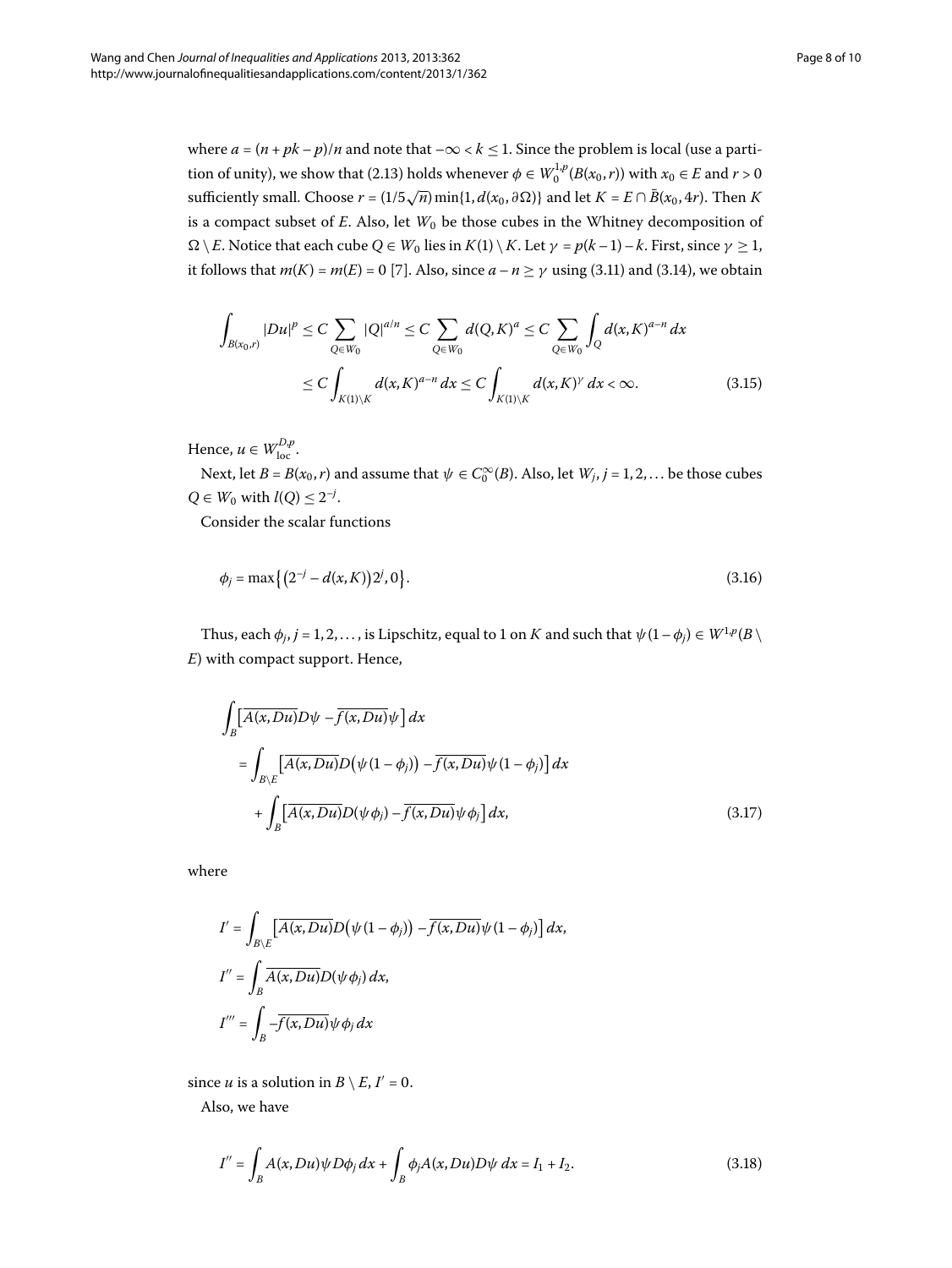Now there exists a constant *c* such that  $|\psi| \leq c < \infty$ . Hence, using Hölder's inequality, we have

$$
|I_{1}| \leq C \sum_{Q \in W_{j}} \int_{Q} |A(x, Du)| |D\phi_{j}| dx \leq C \sum_{Q \in W_{j}} \int_{Q} |Du|^{p-1} |D\phi_{j}| dx
$$
  

$$
\leq C \sum_{Q \in W_{j}} \left( \int_{Q} |Du| dx \right)^{(p-1)/p} \left( \int_{Q} |D\phi_{j}|^{p} dx \right)^{1/p} . \tag{3.19}
$$

Next, using  $(3.14)$ , we get

$$
|I_1| \le C \sum_{Q \in W_j} |Q|^{(p(k-1)+n)(p-1)/np} 2^j |Q|^{1/p}.
$$
\n(3.20)

Now, for  $x \in Q \in W_j$ ,  $d(x, K)$  is bounded above and below by a multiple of  $|Q|^{1/n}$  and for *Q* ∈ *W<sub>j</sub>*,  $|Q|^{1/n}$  ≤ 2<sup>-*j*</sup>. Hence,

$$
|I_1| \le C \sum_{Q \in W_j} |Q|^{-1/n + 1/p + (p(k-1) + n)(p-1)/np} \le C \int_{\cup W_j} d(x, K)^{p(k-1)-k}.
$$
 (3.21)

Since  $\cup W_j \subset K(1) \setminus K$  and  $|\cup W_j| \to 0$  as *j* → ∞, it follows that *I*<sub>1</sub> → 0 as *j* → ∞. Again, using Hölder's inequality,

$$
|I_2| \leq C \sup_B |D\psi| \left( \int_{\cup W_j} |Du|^p \, dx \right)^{(p-1)/p} |\cup W_j|^{1/p} \\
\leq C \left( \int_{K \setminus K(1)} |Du|^p \, dx \right)^{(p-1)/p} |\cup W_j|^{1/p}.\n\tag{3.22}
$$

Since  $u \in W^{1,D}_{loc}(\Omega)$  and  $|\cup W_j| \to 0$  as  $j \to \infty$ , we have that  $I_2 \to 0$  as  $j \to \infty$ . Hence,  $I'' \rightarrow 0.$ 

$$
|I'''| \le (|Du|^p + |u|^{s-1} + 1)
$$
  
\n
$$
\le C \sum_{Q \in W_j} \left[ |Q|^a + \int_Q C' dx \right]
$$
  
\n
$$
\le C \sum_{Q \in W_j} \left[ |Q|^a + |Q| \right]
$$
  
\n
$$
\le C \sum_{Q \in W_j} |Q|^a \le C \int_{\cup W_j} d(x, K)^{p(k-1)-k},
$$
\n(3.23)

where we have used the fact that  $a = (n + pk - p)/n$  for  $-\infty < k \leq 1$ .

Since 
$$
\cup W_j \subset K(1) \setminus K
$$
 and  $|W_j| \to 0$  as  $j \to \infty$ , it follows that  $I''' \to 0$  as  $j \to \infty$ .  $\square$ 

**Competing interests** The authors declare that they have no competing interests.